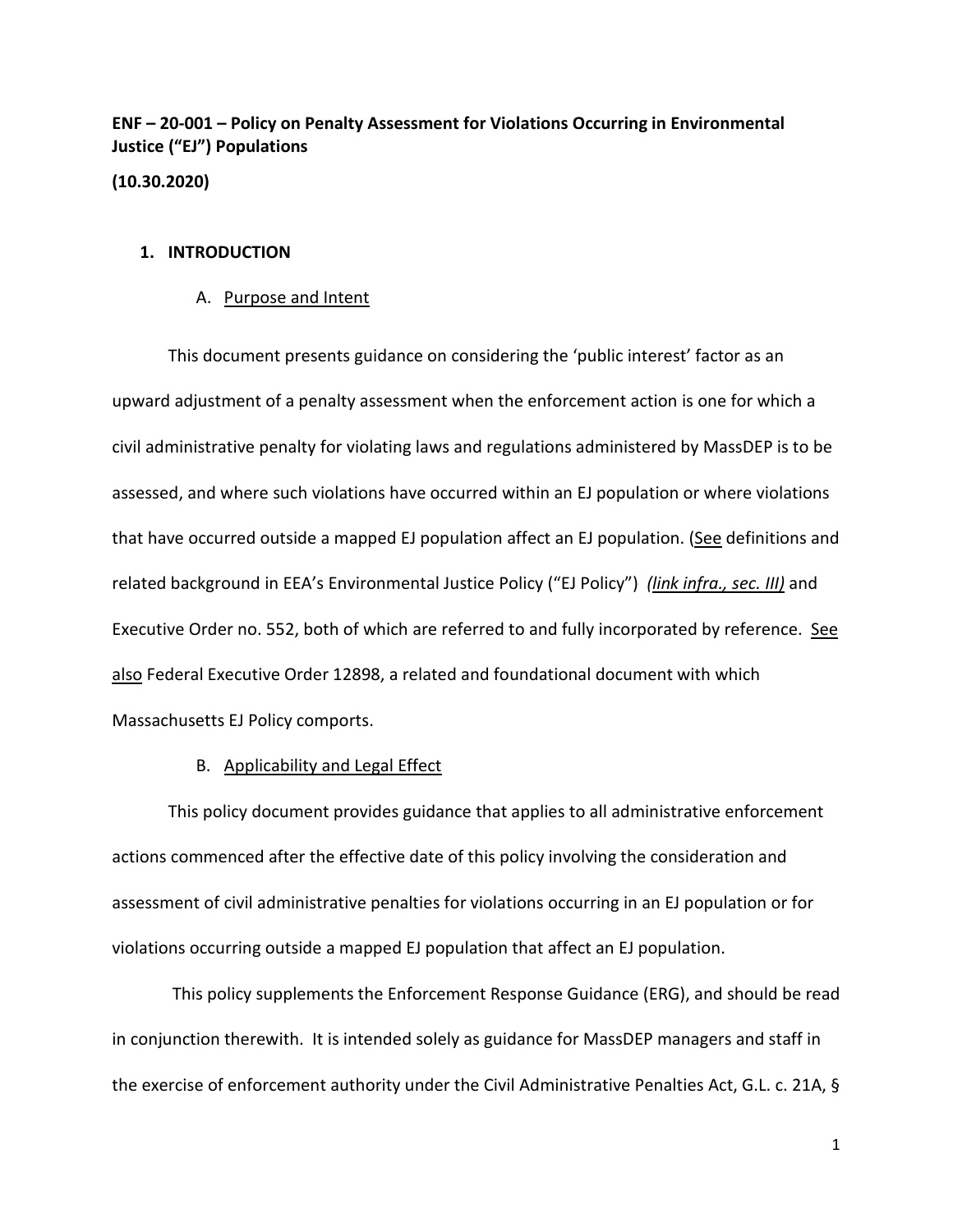16 and 310 CMR 5.00 et seq. This policy does not constitute final agency action, and is not "Regulations" as that term is used in G.L. c. 30A.

#### **II. POLICY STATEMENT**

In accordance with G.L. c. 21A and 310 CMR 5.00 et seq., MassDEP considers 'public interest' as one of several factors when assessing a civil administrative penalty. This policy also accords with G.L. c. 21A, § 2, which broadly describes the functions and duties of the Executive Office of Energy and Environmental Affairs (EEA) and the "departments and divisions" falling thereunder.

The directive of this policy, that MassDEP consider 'public interest' in the specific context of cases involving violations in EJ populations, has its foundation in EEA's EJ Policy, and in Executive Order no. 552, discussed supra.

Accordingly, because it is in the public interest to further the intent of the EEA EJ Policy and Executive Order no. 552, and because it is in the public interest to address environmental equity issues in populations that fall within the definition of "EJ", as that term is described in the EJ Policy (see Link to sec. III infra.), MassDEP should consider an upwards adjustment for any penalty, the underlying violation of which occurred in an EJ population or where the violation occurred outside a mapped EJ population and affected an EJ population.